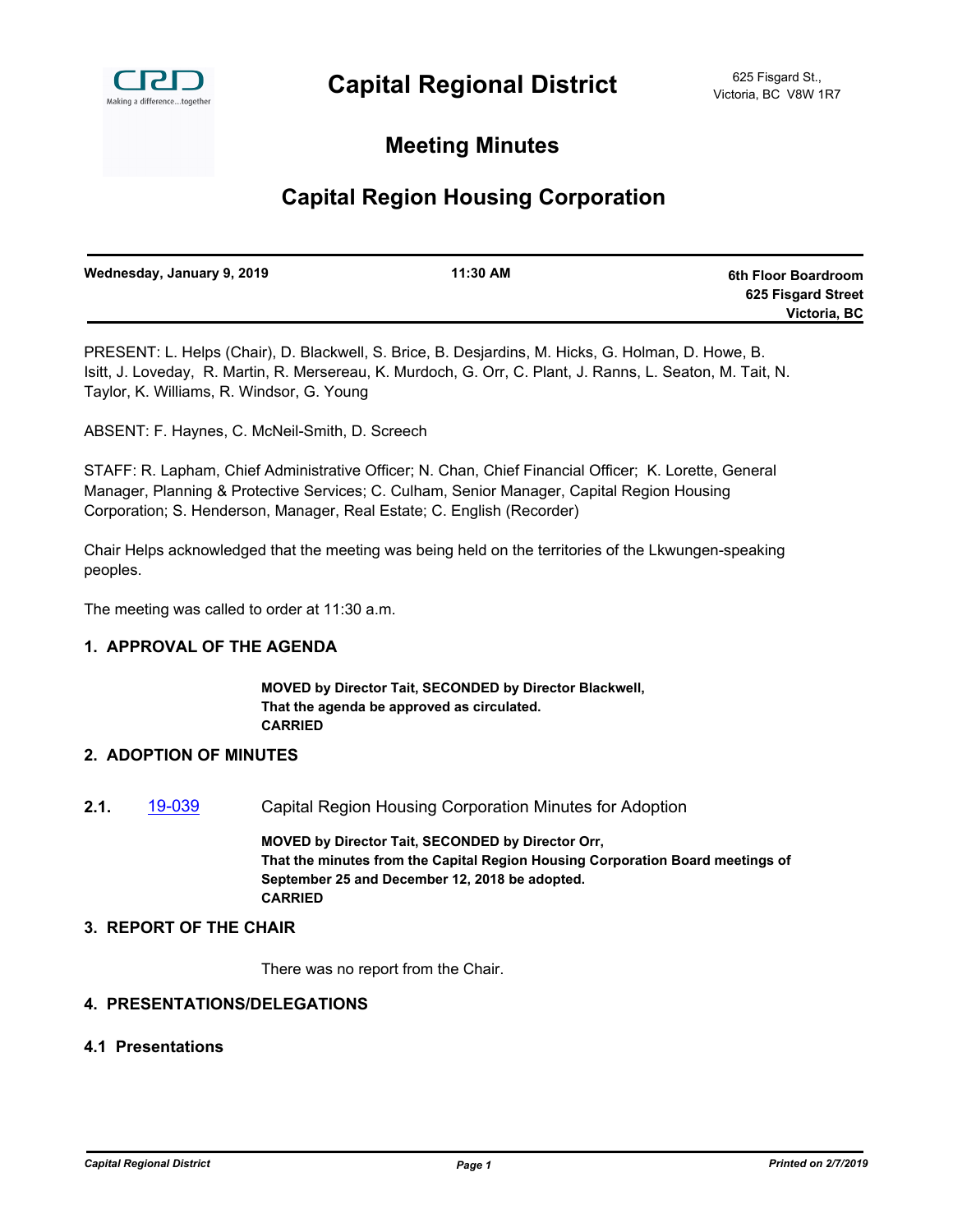**4.1.1.** [19-027](http://crd.ca.legistar.com/gateway.aspx?m=l&id=/matter.aspx?key=5115) Capital Region Housing Corporation 2018 Audit Planning Report (Verbal Presentation), Lenora Lee, Lead Audit Engagement Partner, KPMG Ms Lenora Lee of KPMG gave a presentation of the Capital Region Housing

Corporation 2018 Audit Planning Report.

#### **4.2 Delegations**

#### **5. ADMINISTRATION REPORTS**

**5.1.** [19-006](http://crd.ca.legistar.com/gateway.aspx?m=l&id=/matter.aspx?key=5094) Capital Region Housing Corporation 2018 Audit Planning Discussion

Mr. Chan introduced the report, and responded to questions from the Board.

**MOVED by Director Plant, SECONDED by Director Tait, That the 2018 Capital Region Housing Corporation Audit Plan developed by KPMG be approved. CARRIED**

**5.2.** [19-012](http://crd.ca.legistar.com/gateway.aspx?m=l&id=/matter.aspx?key=5100) Mortgage Renewal - Camosun Place

Director Isitt recused himself as a family member lives in close proximity to the property, and left the meeting at 11:43 a.m.

Mr. Lorette explained the report and responded to questions from the Board.

**MOVED by Director Howe, SECONDED by Director Loveday,**

**1. That the resolution required by BC Housing Management Commission to renew the mortgage for Camosun Place through the Canada Mortgage and Housing Corporation Direct Lending Program for a term not to exceed the expiry of the existing operating agreement be approved; and**

**2. That the Chief Administrative Officer and Chief Financial Officer be authorized to sign any documents related to the mortgage renewal. CARRIED**

Director Isitt returned to the meeting at 11:44 a.m.

#### **6. REPORTS OF COMMITTEES**

- **7. NEW BUSINESS**
- **8. MOTION TO CLOSE THE MEETING**